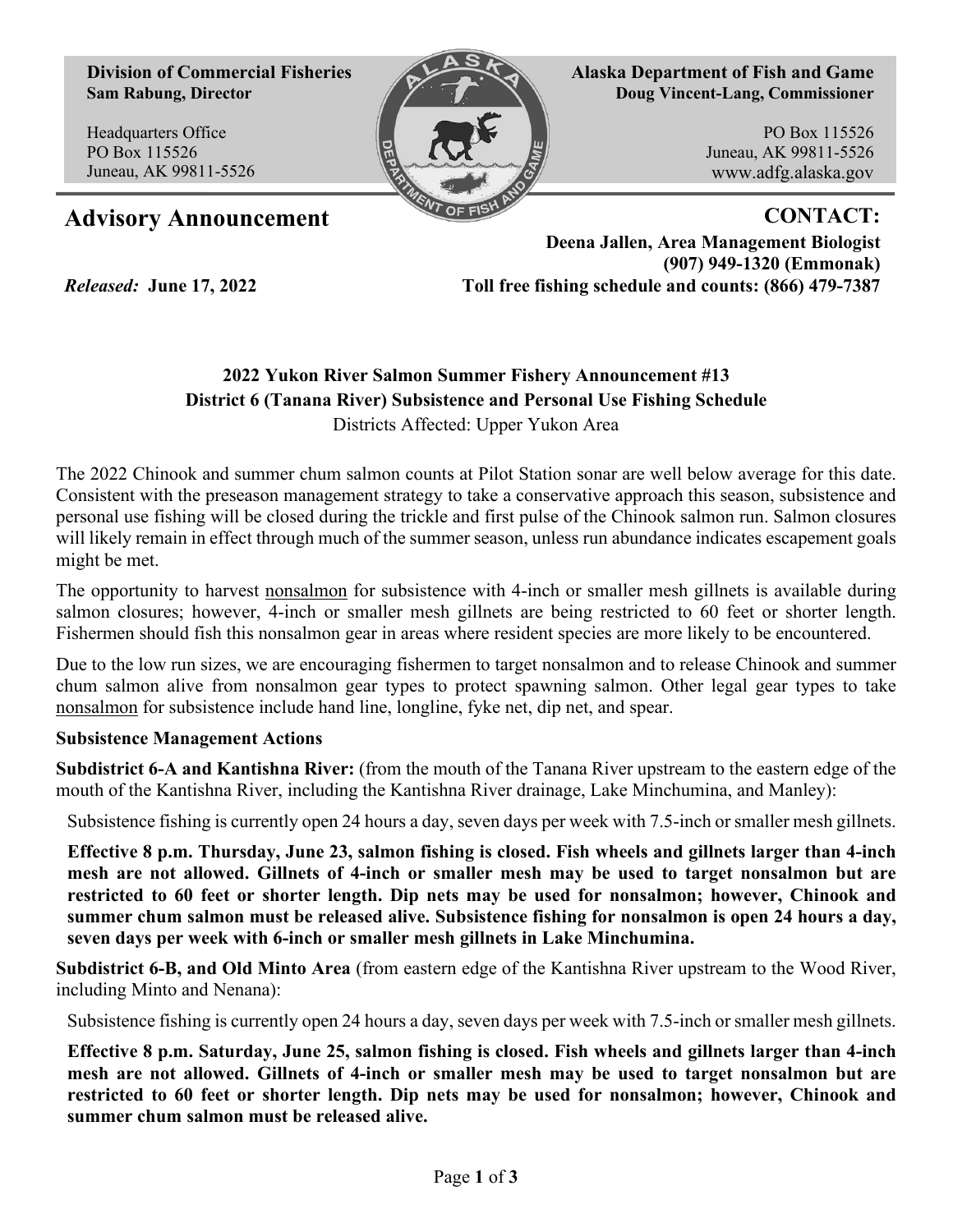# **Subsistence fishing for nonsalmon is open 24 hours a day, seven days per week with 6-inch or smaller mesh gillnets in the Tolovana River drainage, including Minto Flats. Note, a subsistence pike permit is required, see details below.**

**Upper Tanana Area** (the Tanana River from the confluence with the mouth of Volkmar River on the north bank and the mouth of the Johnson River on the south bank upstream to the Tanana River headwaters, including Delta Junction area, Dot Lake, Tanacross, Tetlin, Tok, Northway, and Nabesna):

Subsistence fishing is currently open 24 hours a day, seven days per week with 7.5-inch or smaller mesh gillnets and fish wheels.

#### **Effective 8 p.m. Tuesday, June 28, salmon fishing is closed. Fish wheels and gillnets larger than 4-inch mesh are not allowed. Gillnets of 4-inch or smaller mesh may be used to target nonsalmon but are restricted to 60 feet or shorter length. Dip nets may be used for nonsalmon; however, Chinook and summer chum salmon must be released alive.**

A reminder to fishermen that a subsistence permit is required for salmon fishing in the Tanana River drainage up to the Wood River (Subdistrict 6-A, 6-B, and Kantishna River drainage). A subsistence salmon permit is not required in Lake Minchumina. A subsistence fishing permit is required to fish for northern pike in the Tolovana River drainage, including Minto Flats and for all fish species in the Upper Tanana Area.

#### **Personal Use Management Actions**

**Subdistrict 6-C Salmon** (Personal use fishery from the regulatory marker at the mouth of the Wood River upstream to the downstream mouth of the Salcha River, which includes the communities of Fairbanks, North Pole, and Salcha):

Personal Use salmon fishing is open with 7.5-inch or smaller mesh gillnets and fish wheels for two 42-hour periods per week from:

6 p.m. Fridays to 12 p.m. (noon) Sundays 6 p.m. Mondays to 12 p.m. (noon) Wednesdays

#### **Effective 12 p.m. (noon) Sunday, June 26, Personal Use salmon fishing will close and periods are cancelled until further notice.**

# **Personal Use Whitefish and Sucker Fishing**

**Fairbanks Nonsubsistence Area** (a portion of the Tanana River drainage from the Wood River upstream to the mouth of the Volkmar River on the north bank and the mouth of the Johnson River on the south bank, which includes Fairbanks, North Pole, Salcha, and Delta Junction):

**Personal Use whitefish and sucker fishing with gillnets and fish wheels follows the Subdistrict 6-C Personal Use salmon fishing schedule and will close at 12 p.m. (noon) Sunday, June 26 until further notice.**  Fishing with other gear for whitefish and suckers in this area remains open 7 days per week, 24 hours per day, subject to permit stipulations.

A reminder to personal use fishermen that a personal use salmon permit is required to fish for salmon in Subdistrict 6-C and a personal use whitefish and sucker permit is required to fish for these species in the Fairbanks Nonsubsistence Area. Both permits require a valid sport fishing license.